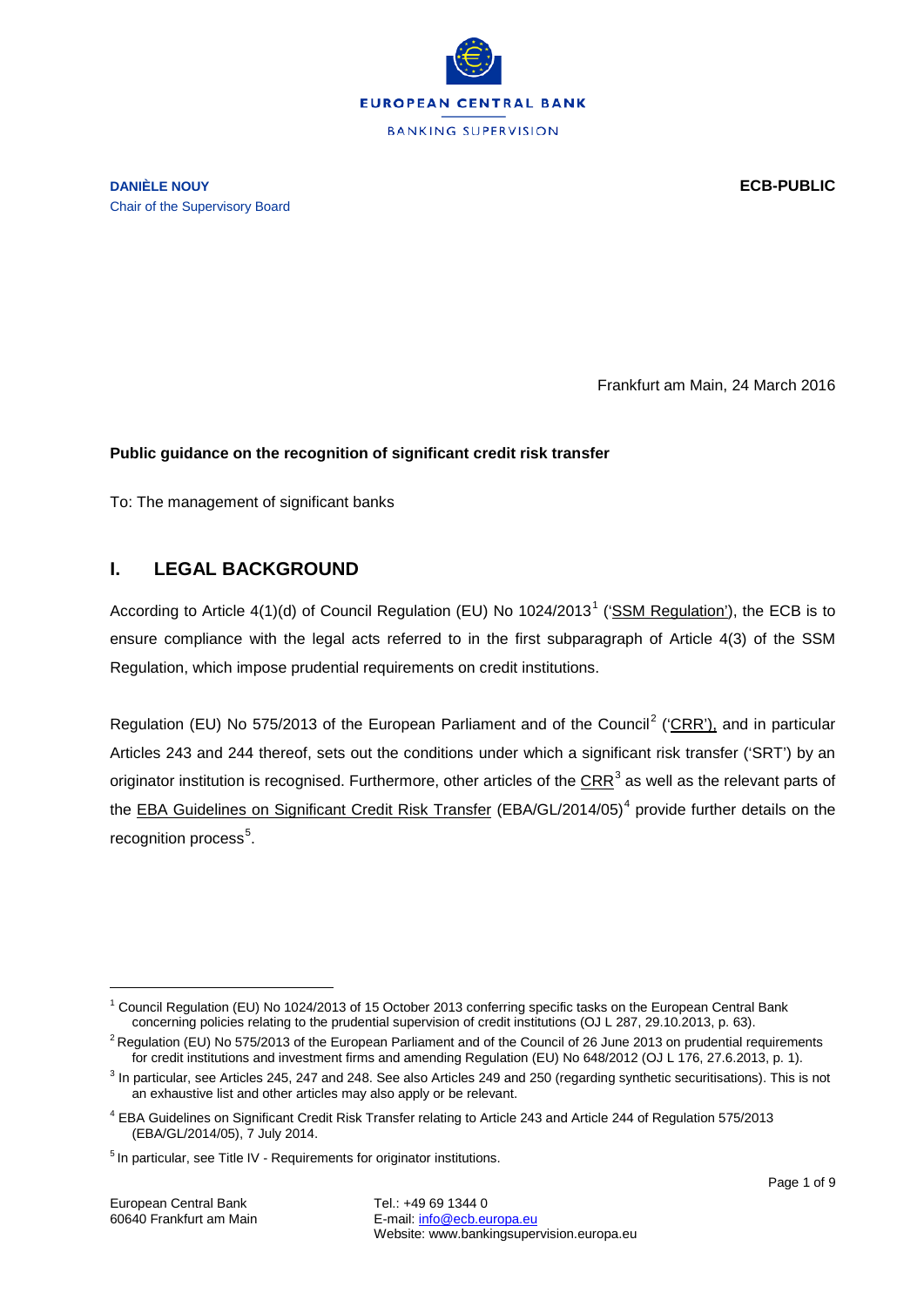# **II. SCOPE AND APPLICATION**

This guidance lays down the procedure to be followed by significant supervised entities as defined in Article 2(1[6](#page-1-0)) of Regulation (EU) No 468/2014 of the European Central Bank (ECB/2014/17)<sup>6</sup> ('SSM [Framework Regulation'\)](https://www.ecb.europa.eu/ecb/legal/pdf/celex_32014r0468_en_txt.pdf) when acting as originator institutions with regard to the recognition of SRT.

The ECB recommends that entities follow this guidance with respect to all securitisation transactions issued after its publication.

This guidance shall be updated from time to time to reflect developments.

# **III. NOTIFICATION OF SECURITISATION TRANSACTIONS FOR WHICH SRT IS CLAIMED OR FOR WHICH ORIGINATOR INSTITUTIONS APPLY FOR THE RECOGNITION OF SRT**

## *III.1 Notification of transactions by originator institutions*

Originator institutions that have initiated or are considering initiating the process of structuring a securitisation transaction for which they intend either:

- (i) to recognise SRT in accordance with Articles 243(2) or 244(2) of the CRR; or
- (ii) to apply for a permission in accordance with Articles 243(4) or 244(4) of the CRR;

should notify the ECB of their intentions at least three months in advance of the expected closing date of the transaction.

This notification should be made to the ECB in electronic form to:

- the following address for all originator institutions: [srt\\_notifications@ecb.europa.eu;](mailto:srt_notifications@ecb.europa.eu) and
- the respective Joint Supervisory Team (JST) coordinator of each originator institution.

<span id="page-1-0"></span> $6$  Regulation (EU) No 468/2014 of the European Central Bank of 16 April 2014 establishing the framework for cooperation within the Single Supervisory Mechanism between the European Central Bank and national competent authorities and with national designated authorities (SSM Framework Regulation) (ECB/2014/17) (OJ L 141, 14.5.2014, p. 1).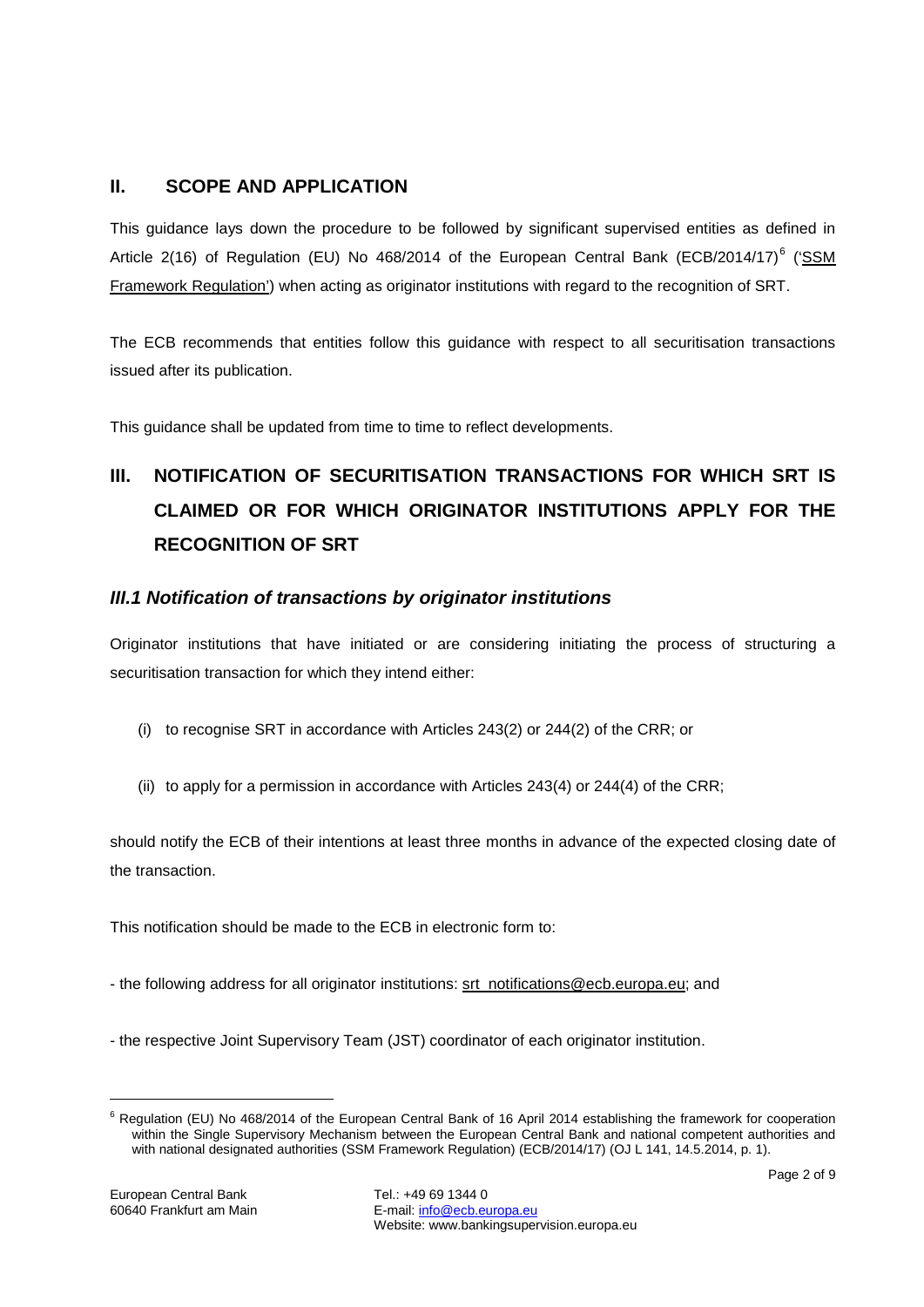Originator institutions that intend to recognise SRT in accordance with Articles 243(2) or 244(2) of the CRR should also attach to their notification a declaration confirming that they take full responsibility for the transaction, once finalised, meeting the conditions of Articles 243(2) or 244(2) of the CRR.

Originator institutions are also invited to indicate if and how the transaction is similar to previous transactions already originated by the same institution or, if only a few changes have been made, to highlight those changes.

### *III.2 Information to be provided by originator institutions*

Jointly with the notification defined in Section III.1, originator institutions are encouraged to provide the ECB with the information mentioned in Annex I relating to the transaction, at least in a draft form.

Annex I does not constitute an exhaustive list and the ECB may also ask the institution to provide any other information necessary to perform its assessment of the transaction, e.g. due to the specific features of an individual transaction.

Once the transaction has been finalised, originator institutions should also provide the final version of all documents and information mentioned in Annex I no later than 15 days after the closing date of the transaction.

## **IV. ECB ASSESSMENT**

When originator institutions apply for approval under either Articles 243(4) or 244(4) of the CRR, an SRT will not be recognised until the ECB adopts an individual decision.

Moreover, as the conditions for SRT have to be met on a continuous basis over the life of the securitisation transaction, the ECB will also continuously review the securitisation transactions for which originator institutions apply an SRT for the determination of their capital requirements.

If the review concludes, at any point in time, that the conditions for SRT are not met and a decision is adopted by the ECB, the entity will be required not to apply Section 3 of Chapter 5 of Title II of Part Three of the CRR (concerning the calculation of risk-weighted exposure amounts) in determining its capital requirements for the securitised exposures.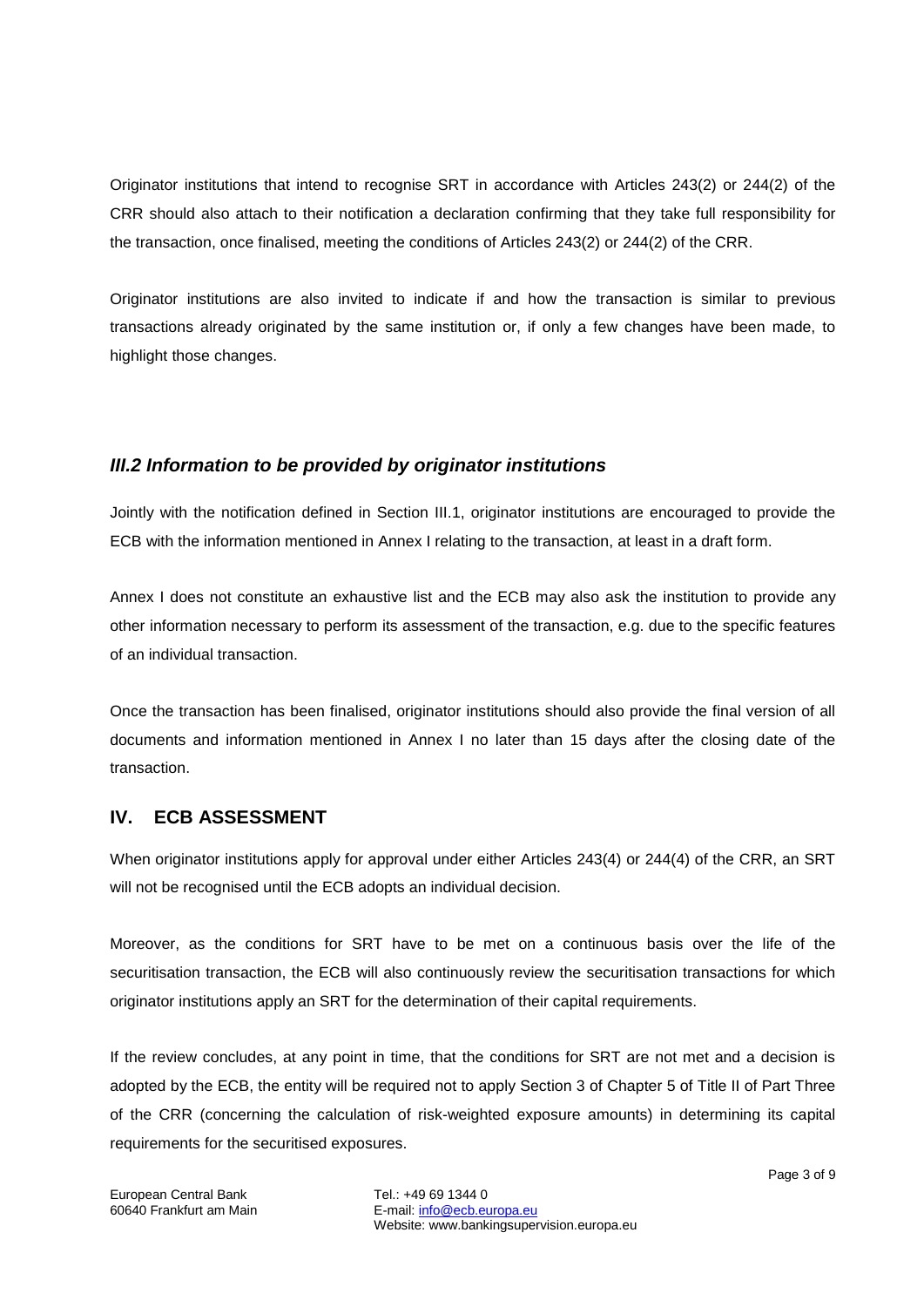# **V. ONGOING MONITORING OF SRT**

Originator institutions should meet the requirements defined in paragraph 12 of the EBA Guidelines on Significant Credit Risk Transfer and, where applicable, also comply with Part 2 of the Guidelines.

Originator institutions are recommended to provide the information mentioned in Titles B and C of Annex I to the ECB (in the manner and using the means specified in Section III.1) at least on a quarterly basis for each securitisation transaction to which Article 245 of the CRR (calculation of risk-weighted exposure amounts) is applied. The information should be provided using template C14 as set out in Commission Implementing Regulation (EU) No  $680/2014^7$  $680/2014^7$ . The following information should be provided directly to the JST:

- the second, third, sixth and seventh items under Title B; and

- the fourth item under Title C.

The information provided should be supplemented by investor reports or similar documents.

In addition, originator institutions should also notify the ECB without undue delay of any event affecting or likely to affect the effectiveness of an SRT for a particular transaction. This obligation is without prejudice to the provision on implicit support laid down in Article 248 of the CRR.

<span id="page-3-0"></span><sup>&</sup>lt;sup>7</sup> Commission Implementing Regulation (EU) No 680/2014 of 16 April 2014 laying down implementing technical standards with regard to supervisory reporting of institutions according to Regulation (EU) No 575/2013 of the European Parliament and of the Council (OJ L 191, 28.6.2014, p. 1).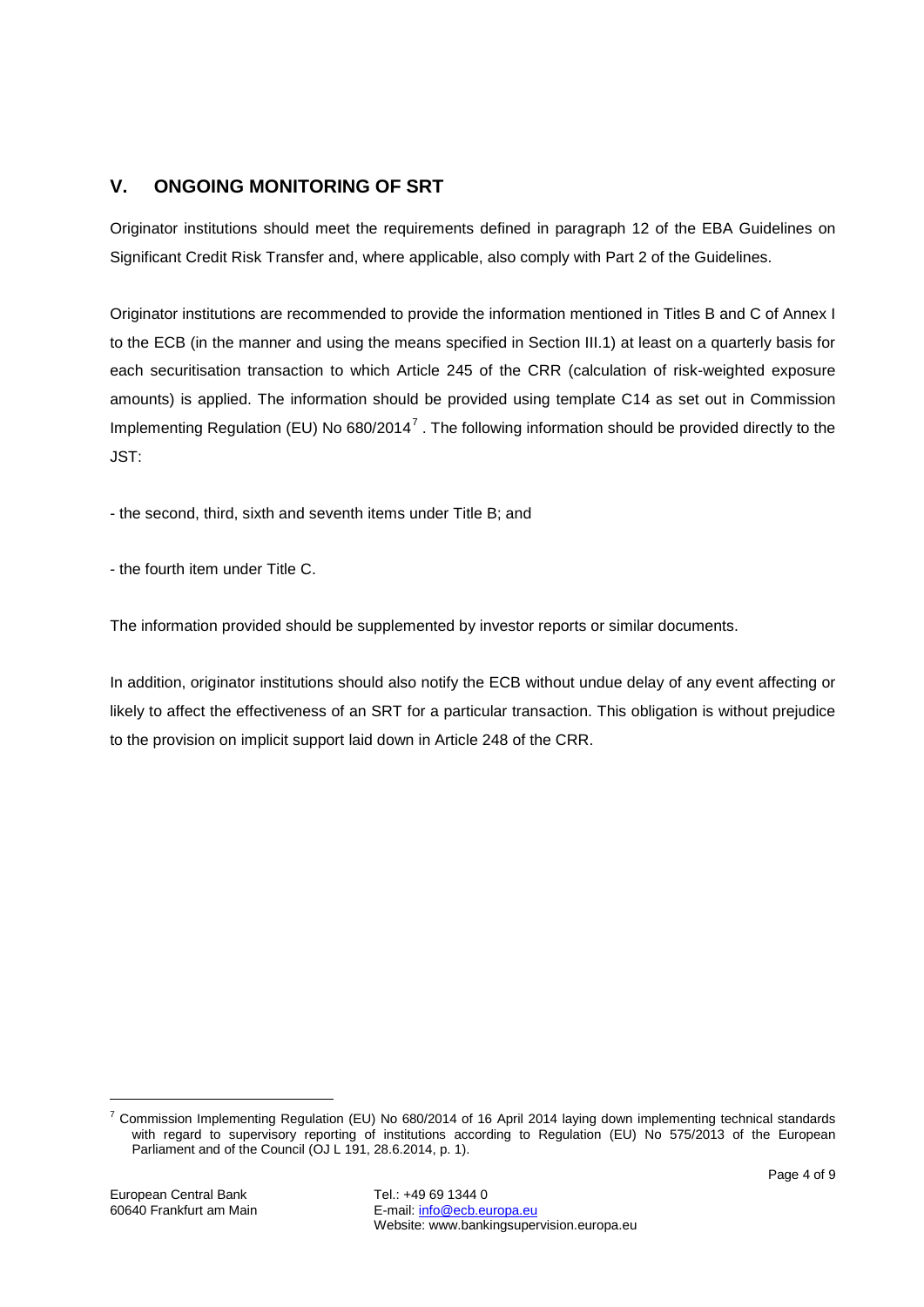# **VI. INFORMAL EXCHANGE OF VIEWS BEFORE ISSUANCE**

An informal dialogue on the specific features of an instrument may take place between an originator institution's representatives and the relevant JST once a transaction has been notified to the ECB.

Such informal dialogue does not represent an approval (whether explicit or implicit) of an SRT, or confirmation that the conditions for SRT are met by a particular transaction.

Yours sincerely,

*[signed]*

Danièle Nouy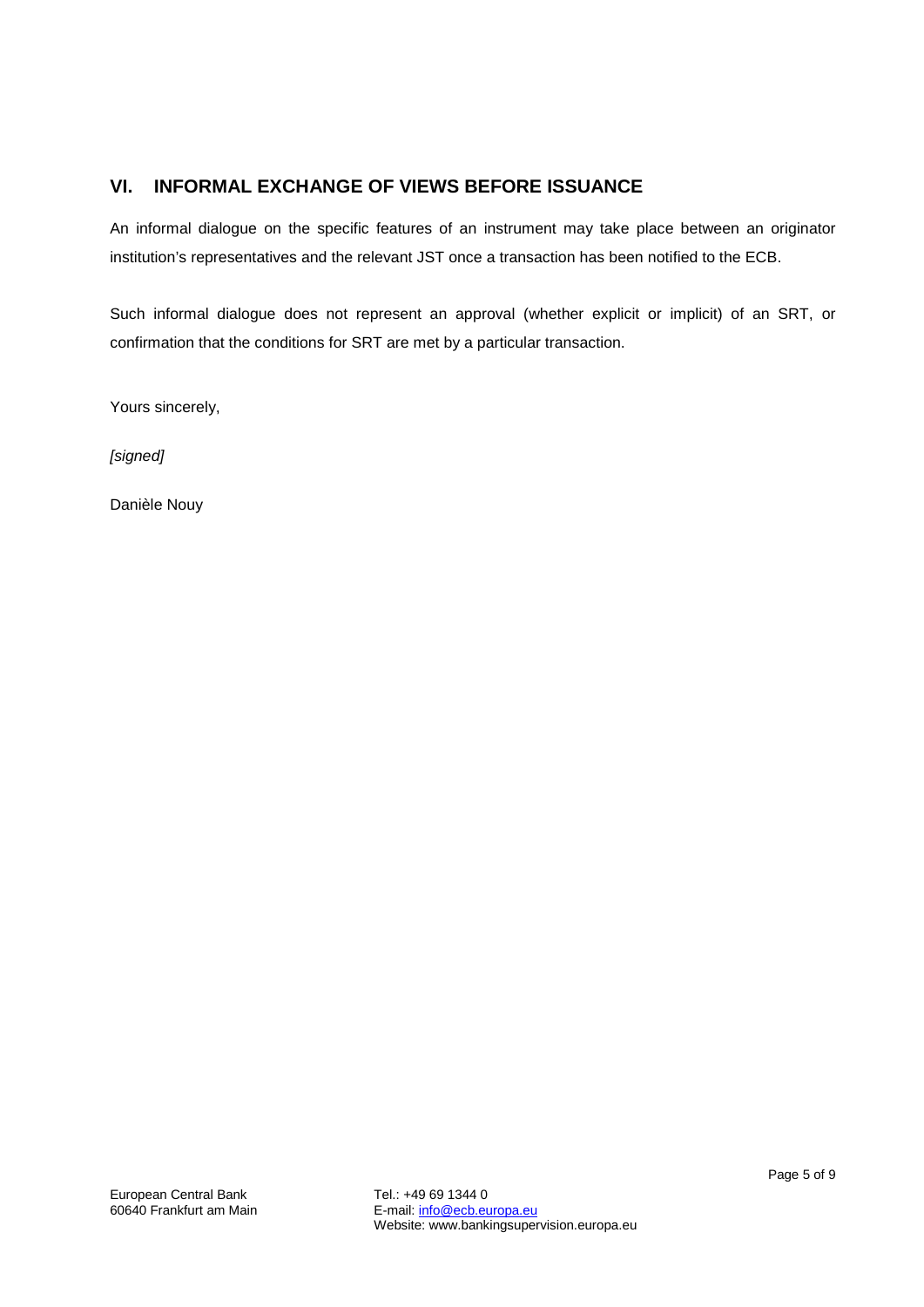## **ANNEX I: INFORMATION TO BE PROVIDED TO THE ECB<sup>[8](#page-5-0)</sup>**

For each of the following items, the originator institution should provide the relevant information which should be based on the transaction documentation<sup>[9](#page-5-1)</sup> or on the originator institution's internal projections and information systems.

#### **A. General information on the transaction**

- 1. The nature of the transaction (whether it is a traditional or a synthetic securitisation, as defined in Article 242 of the CRR).
- 2. The legal provisions that the originator institution relies on to claim a significant risk transfer, together with a declaration by the originator institution that the transaction meets the conditions of Articles 243(2) or 244(2) of the CRR, when applicable, and an explanation of how these conditions are met.
- 3. The deal's notional value in euro.
- 4. The weighted average life of the transaction and the longest maturity of any exposure being securitised.
- 5. The initial public documentation or investor documentation for the transaction, and any additional information covering in particular the structure of the transaction (number, respective size, seniority and thickness of all tranches and their respective attachment and detachment points, including all credit enhancements such as funded or unfunded reserve accounts, funded or unfunded guarantees provided on certain tranches in the case of traditional securitisations, and liquidity facilities) and a breakdown of all securitisation positions whether retained or transferred to third parties.
- 6. Information on the amount sold on the primary market to investors who have close links with the originator institution (using the definition of "close links" provided in Article 4(38) of the CRR.
- 7. In the case of a privately placed transaction, the name, type, legal form and country of establishment of potential/actual investors, and whether any of these investors have close links with the originator institution.

<span id="page-5-0"></span><sup>&</sup>lt;sup>8</sup> As per paragraph 11.1 of the EBA Guidelines on Significant Credit Risk Transfer.

<span id="page-5-1"></span><sup>&</sup>lt;sup>9</sup> Either on the draft documentation prior to the finalisation of the transaction or on the final version once the transaction has been finalised.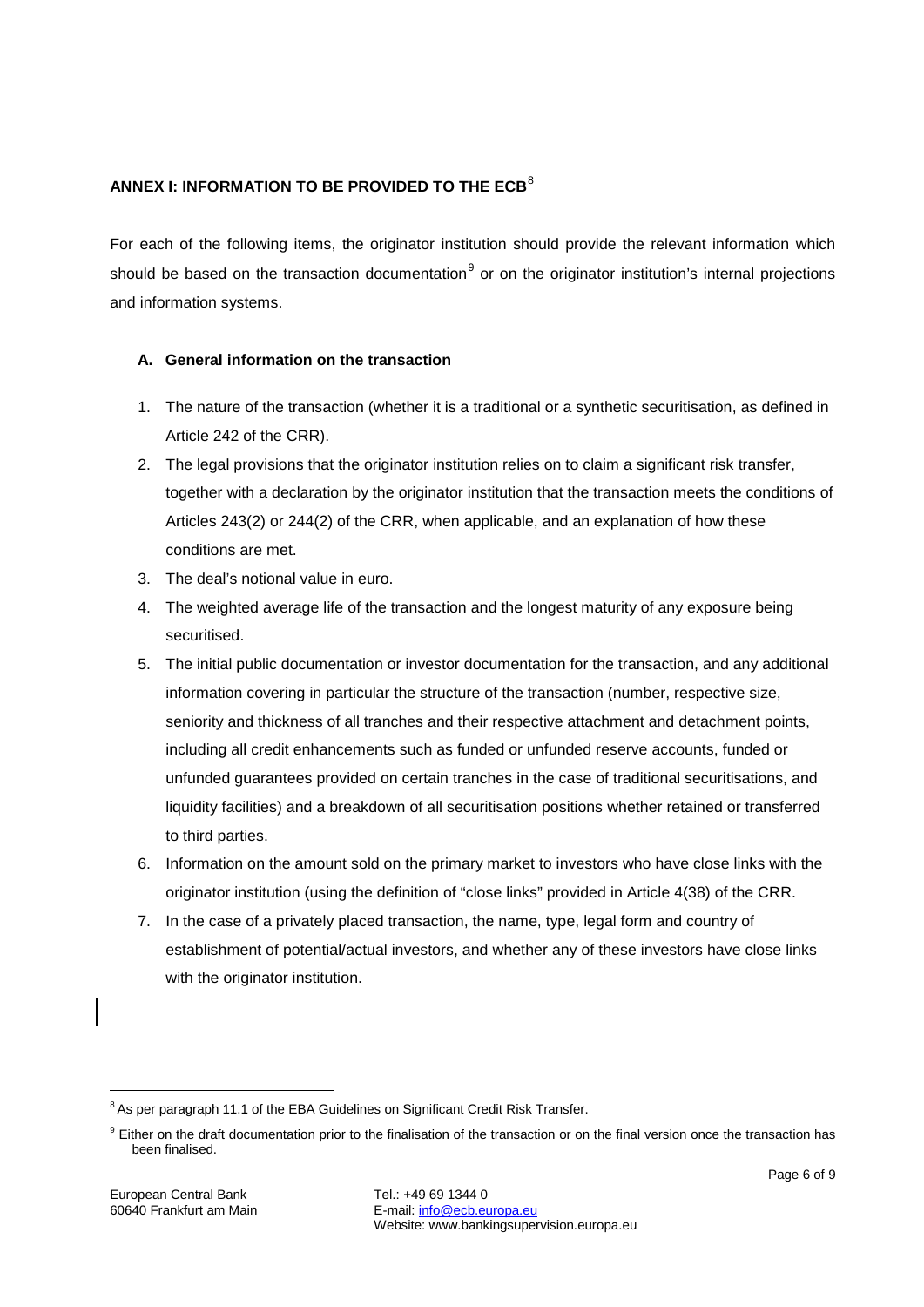#### **B. Information on the securitised exposures**

- 1. The type(s) and asset class(es) of the securitised exposures.
- 2. The originator institution needs to provide full details of the underlying assets/reference portfolio either in the form of loan-level data or detailed stratification tables, depending on the concentration risk or granularity of the underlying portfolio, as well as on the methodology used to select exposures to be securitised.
- 3. The currency (or currencies) of issuance and the currency (or currencies) of the securitised exposures.
- 4. The reference portfolio size in euro.
- 5. The total risk-weighted exposure amounts (RWEAs) of the securitised exposures before the securitisation.
- 6. If the originator institution uses the Supervisory Formula Method of Article 262 of the CRR, the  $K_{\rm IRB}$ , corresponding to the IRB capital charges on the securitised exposures had they not been securitised.
- 7. The amount and percentage of expected losses and unexpected losses and the methodology applied to determine them, in particular for non-IRB originator institutions.

#### **C. Information on the securitisation positions**

- 1. The total RWEA equivalent of the capital post-securitisation for the entire securitisation and the approach used to calculate it (Standardised Approach for non-IRB banks; the Ratings Based Method or the Supervisory Formula Method for IRB banks with approved IRB models for exposure classes corresponding to the securitised exposures).
- 2. The amount of capital deductions relating to securitisation exposures retained by the originator institution.
- 3. The magnitude of the risk transferred by the originator institution as a proportion of RWEAs postsecuritisation.
- 4. The attachment and detachment points of positions transferred to third parties.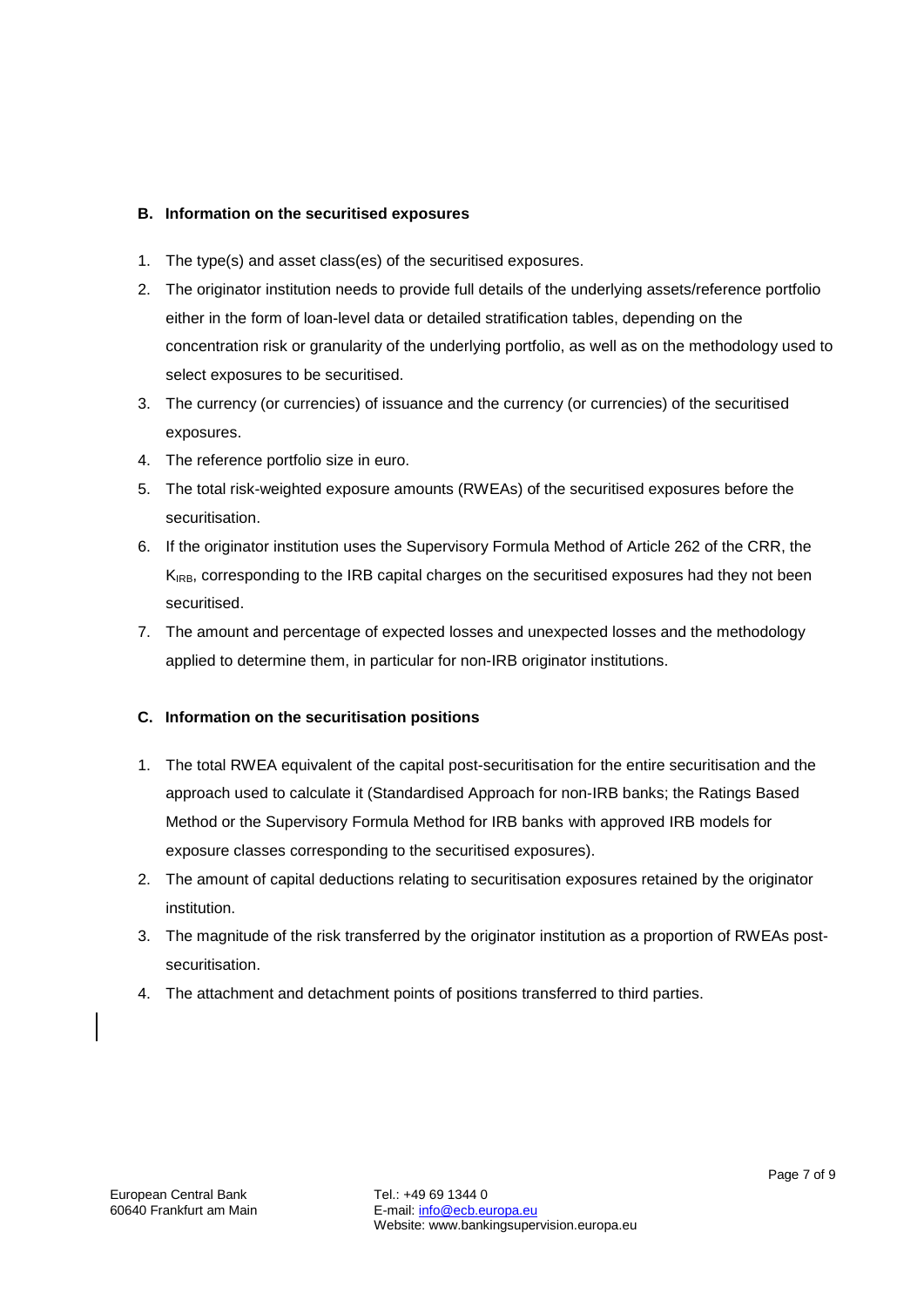#### **D. Other aspects of the transaction**

- 1. If and how the originator institution will comply with the retention requirement, in accordance with Article 405 of the CRR, and in particular which form of retention will be used.
- 2. The existence and modalities of specific features, in particular:
	- a. revolving or rechargeable pool structure(s) where securitised exposures can be added to the pool after closing over the life of the transaction;
	- b. early amortisation provisions;
	- c. discount rate for securitised exposures;
	- d. time calls and clean-up calls;
	- e. excess spread;
	- f. obligations or options for the originator institution to repurchase securitised exposures;
	- g. any other triggers related to the performance of the securitised exposures or the transaction;
	- h. liquidity or credit facilities granted to the special purpose vehicle in the case of a traditional securitisation and any other feature that could represent implicit support from the originator institution as described in Article 248 of the CRR.
- 3. For traditional securitisations, an opinion from a qualified legal counsel confirming that the securitised exposures are put beyond the reach of the originator institution and its creditors, including in bankruptcy and receivership.
- 4. For synthetic transactions, an opinion from a qualified legal counsel confirming the enforceability of the credit protection in all relevant jurisdictions.
- 5. The concentration of securitised exposures by geographical origin, by exposure class, by business sector and by outstanding balance (as a proportion of the total outstanding balance of all securitised exposures).
- 6. The originator institution should provide full details of any periodic FX resets and any relevant information on how currency exposure is to be hedged and managed.

In addition, the originator institution should submit the following documents:

- 7. An economic rationale for the transaction from the originator institution's perspective.
- 8. Details of the internal approval process for the transaction, in line with the institution's governance and risk management policies and arrangements.
- 9. A description of the risks retained by the originator institution.